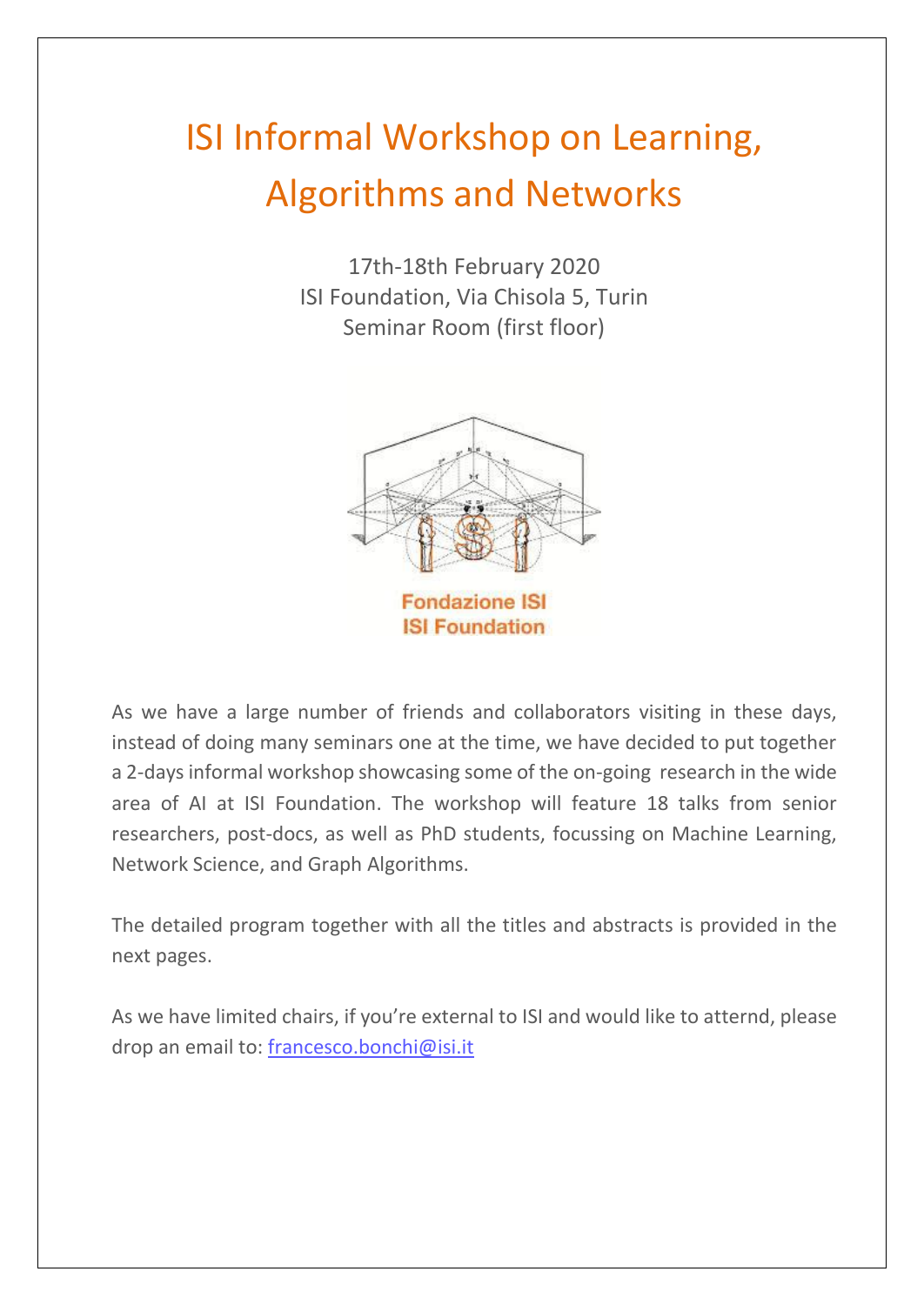| <b>February 17, 2020</b>                                      |                                                                                         |             |  |
|---------------------------------------------------------------|-----------------------------------------------------------------------------------------|-------------|--|
| <b>Speaker</b>                                                | <b>Title</b>                                                                            | <b>Time</b> |  |
| Marcello Restelli<br>(Politecnico di Milano & ISI Foundation) | Safe Policy Search                                                                      | 11.00-11.45 |  |
| Davide Mottin<br>(Aarhus University, Denmark)                 | The user and the machine: Blending database and<br>machine learning for smarter devices | 11.45-12.30 |  |
| Alan Perotti<br>(ISI Foundation)                              | eXplainable Artificial Intelligence                                                     | 12.30-13.00 |  |
| Lunch break                                                   |                                                                                         | 13.00-14.00 |  |
| Fabio Vitale<br>(University of Lille, & INRIA France)         | Compressing graph information for binary node<br>classification                         | 14.00-14.45 |  |
| Tommaso Lanciano<br>(La Sapienza University, Rome)            | Extracting contrast subgraphs with applications to brain<br>networks                    | 14.45-15.15 |  |
| António Leitão<br>(NOVA IMS, Portugal)                        | Topology of spaces in learning systems                                                  | 15.15-15.45 |  |
| Coffee break                                                  |                                                                                         | 15.45-16.15 |  |
| Corrado Monti<br>(ISI Foundation)                             | Inference models for opinion formation in social media                                  | 16.15-16.45 |  |
| Maddalena Torricelli<br>(Univ. of Bologna & ISI Foundation)   | weg2vec: Event embedding for temporal networks                                          | 16.45-17.15 |  |
| Simone Piaggesi<br>(Univ. of Bologna & ISI Foundation)        | Temporal Network Embedding as Implicit Tensor<br>Factorization                          | 17.15-17.45 |  |

| <b>February 18, 2020</b>                                    |                                                                                          |             |  |
|-------------------------------------------------------------|------------------------------------------------------------------------------------------|-------------|--|
| <b>Speaker</b>                                              | <b>Title</b>                                                                             | <b>Time</b> |  |
| Giuseppe Manco<br>(ICAR - CNR, Cosenza)                     | Adversarial Games for generative modeling of<br><b>Temporally-Marked Event Sequences</b> | 11.00-11.45 |  |
| David Garcia-Soriano<br>(ISI Foundation)                    | Fair-by-design matching                                                                  | 11.45-12.30 |  |
| Yllka Velaj<br>(ISI Foundation)                             | Approximate Pricing in Networks: How to Boost the<br>Betweenness and Revenue of a Node   | 12.30-13.00 |  |
| Lunch break                                                 |                                                                                          | 13.00-14.00 |  |
| Francesco Bonchi<br>(ISI Foundation)                        | Distance-based community search                                                          | 14.00-14.45 |  |
| Cigdem Aslay<br>(Aalto University, Finland)                 | Discovering Interesting Cycles in Directed Graphs                                        | 14.45-15.15 |  |
| Gianmarco De Francisci Morales<br>(ISI Foundation)          | Quantifying Uncertainty in Online Regression Forests                                     | 15:15-15:45 |  |
| Coffee break                                                |                                                                                          | 15.45-16.15 |  |
| Xiangyu Ke (Nanyang Technological<br>University, Singapore) | Reliability Query on Uncertain Graphs: Algorithms and<br>Applications                    | 16.15-16.45 |  |
| Martina Patone<br>(University of Southampton)               | Graph sampling and estimation                                                            | 16.45-17.15 |  |
| Alessio Angius<br>(ISI Foundation)                          | Markov Decision Processes applied to Industry 4.0                                        | 17.15-17.45 |  |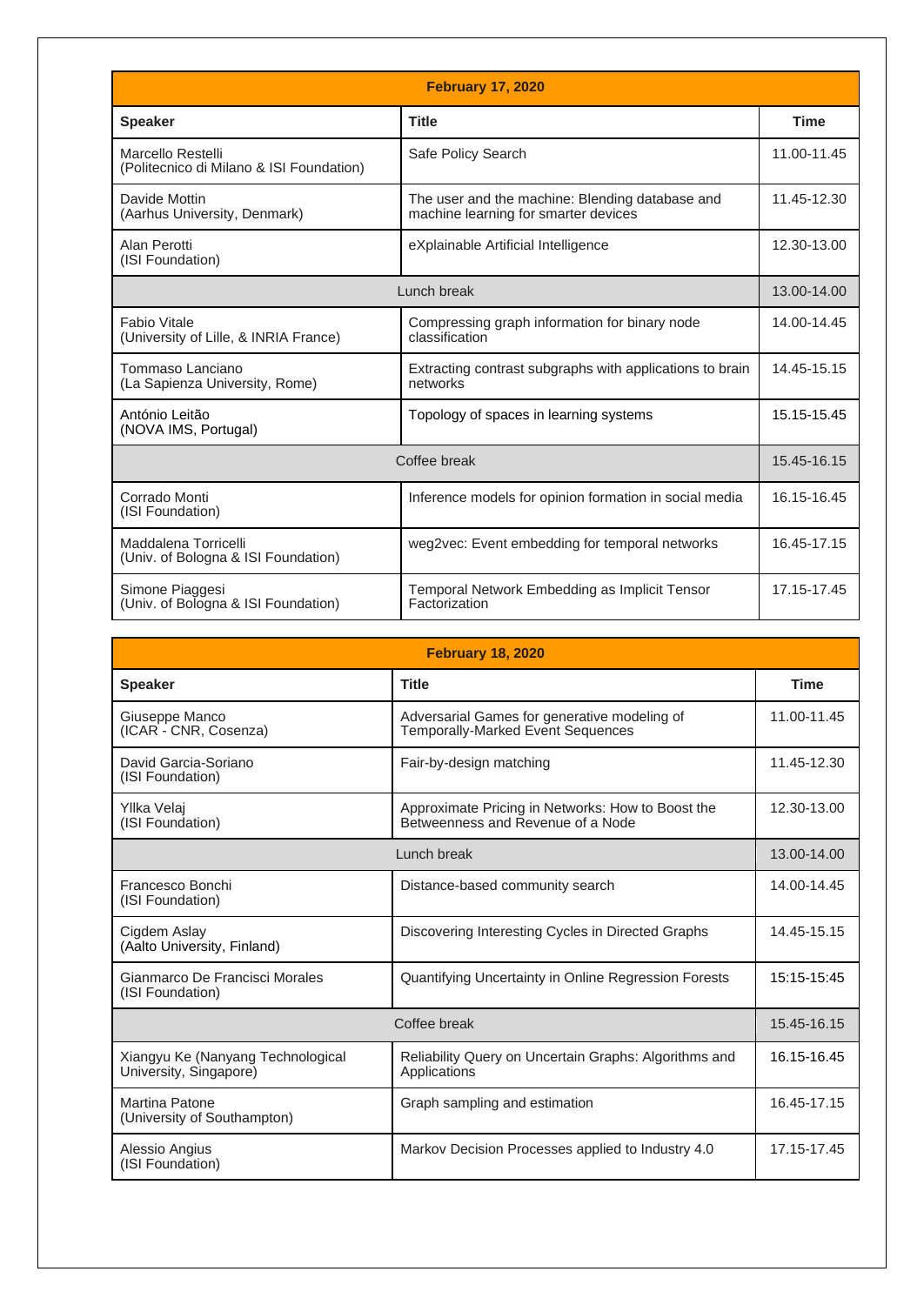#### **Marcello Restelli (Politecnico di Milano & ISI Foundation):**

*"Safe Policy Search"*

Abstract: Over the past decade, policy search methods have received a lot of attention within the reinforcement learning research community. They are commonly used in many real-world decision-making problems (e.g., robot control, autonomous driving, automatic trading, etc.) due to their ability to learn in continuous high-dimensional domains, the possibility to incorporate prior knowledge, and their robustness to partial observability. The application of learning systems that make decisions in the real-world asks for the development of algorithms able to interact safely with the environment.

This talk will focus on the policy search algorithms that achieve safety by guaranteeing (with high probability) a monotonically-improving learning process. Furthermore, it will be shown how the ideas behind these safe approaches have inspired the development of some (non-safe) policy search algorithms that belong to the state of the art of reinforcement learning.

# **Davide Mottin (Aarhus University, Denmark):**

*"The user and the machine: Blending database and machine learning for smarter devices"*

Abstract: Can an algorithm discover what a user wants while accessing graph data? Can a system answer future queries without accessing the data again? In this talk, I will introduce two recent results that build upon machine learning and graph mining techniques to learn user preferences as fast as possible with the fewest number of interactions with the user. In particular, I will focus on techniques that exploit system approximations of user preferences to learn real user preferences more efficiently and effectively. Then, I will introduce a different perspective knowledge graph search which removes the need to access the data in a server by learning a small, informative summary on the user device.

# **Alan Perotti (ISI Foundation):**

*"eXplainable Artificial Intelligence"*

Abstract: Several recent advancements in Machine Learning involve black-box models: algorithms that do not provide human-understandable explanations in support of their decisions. These models might be right for the wrong reasons, inadvertently implement racial or gender biases, not comply with GDPR, and so on. The field of eXplainable Artificial Intelligence (XAI) tries to solve this problem providing human-understandable explanations for black-box models - however, this research field is still developing and is far from matching the desiderata.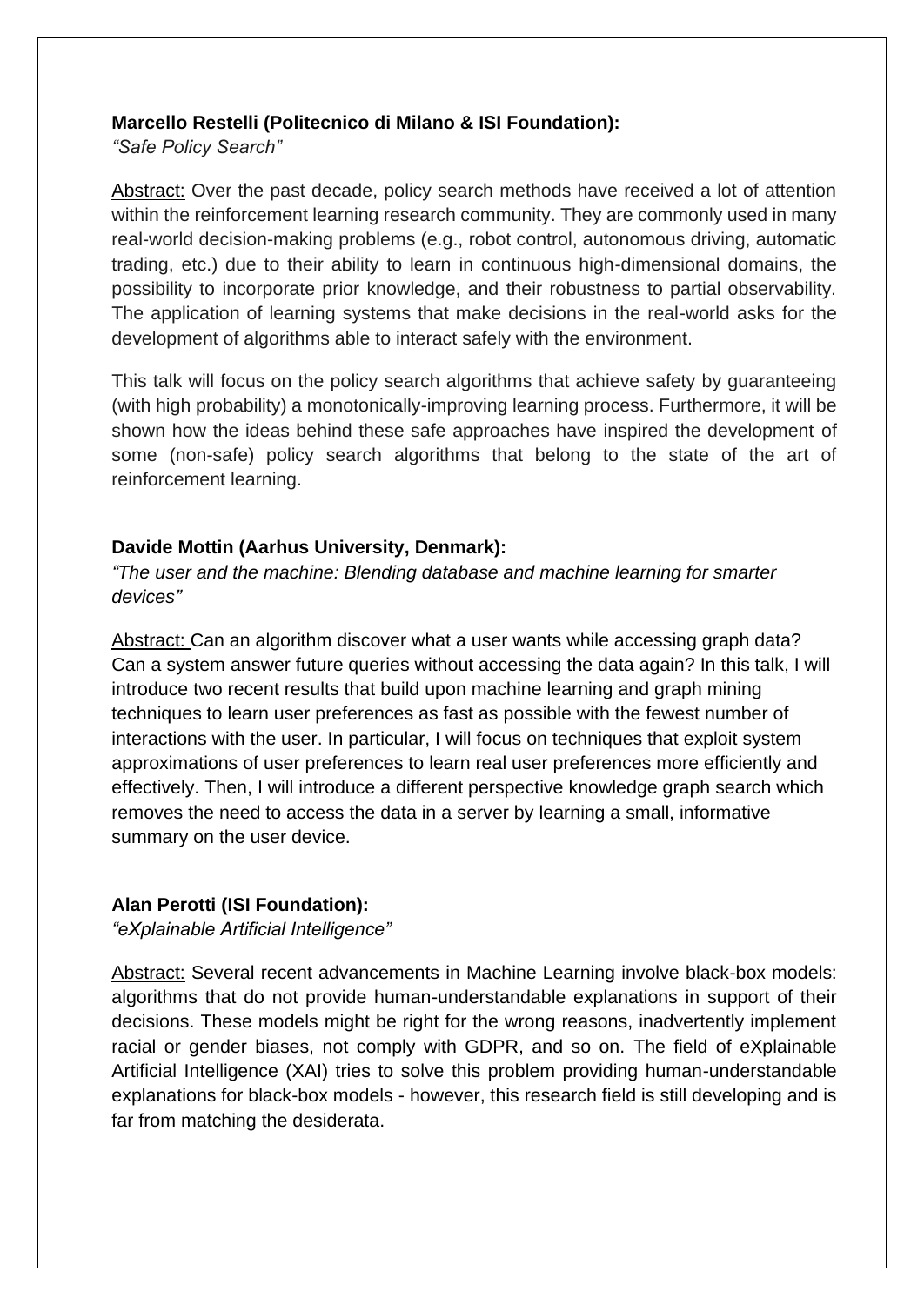In this talk I will introduce some general lines of research on XAI we are pursuing at ISI. As a first line of research, we argue that in many real life application domains there is an untapped wealth of additional information, often represented in ontological form. For instance, all classes of the well known ImageNet dataset are in fact nodes in the Wordnet lexical database, and all medical codes that make up the MIMIC-III Critical Care dataset are nodes of the ICD-9 taxonomy. XAI techniques typically rely on the mere relationship between a data point and its black-box label, overlooking all domain information; we show how domain-agnostic XAI algorithms can be paired with said structured knowledge.

As a second line of research, we focus on explanation evaluation. The existing literature lists many desirable properties for explanations to be useful, but there is a scarce consensus on how to evaluate explanations in practice. Moreover, explanations are typically used only to inspect black-box models, and the proactive use of explanations as a decision support is generally overlooked. We introduce novel metrics and integrate them in a general framework for explanation evaluation. Other explainability tools that we are developing and that will be briefly introduced are: the topological inspection of the feature space, the relation between semantic losses and hierarchies in representation learning, embedding the dataset in (feature-level) Shapley values space, analysing the use of attention scores as feature importances, and exploring the concept of actionable explanations.

## **Fabio Vitale (University of Lille, France):**

*"Compressing graph information for binary node classification"*

Abstract: We investigate the problem of sequentially predicting the binary labels on the nodes of an arbitrary weighted graph. We show that, under a suitable parametrization of the problem, the optimal number of prediction mistakes can be characterized (up to logarithmic factors) by the cut size of a random spanning tree of the graph. The cutsize is induced by the unknown adversarial labeling of the graph nodes. In deriving our characterization, we obtain a simple randomized algorithm achieving in expectation the optimal mistake bound on any polynomially connected weighted graph. Our algorithm draws a random spanning tree of the original graph and then predicts the nodes of this tree in constant expected amortized time and linear space. Experiments on real-world data sets show that our method compares well to both global (Perceptron) and local (label propagation) methods, while being generally faster in practice.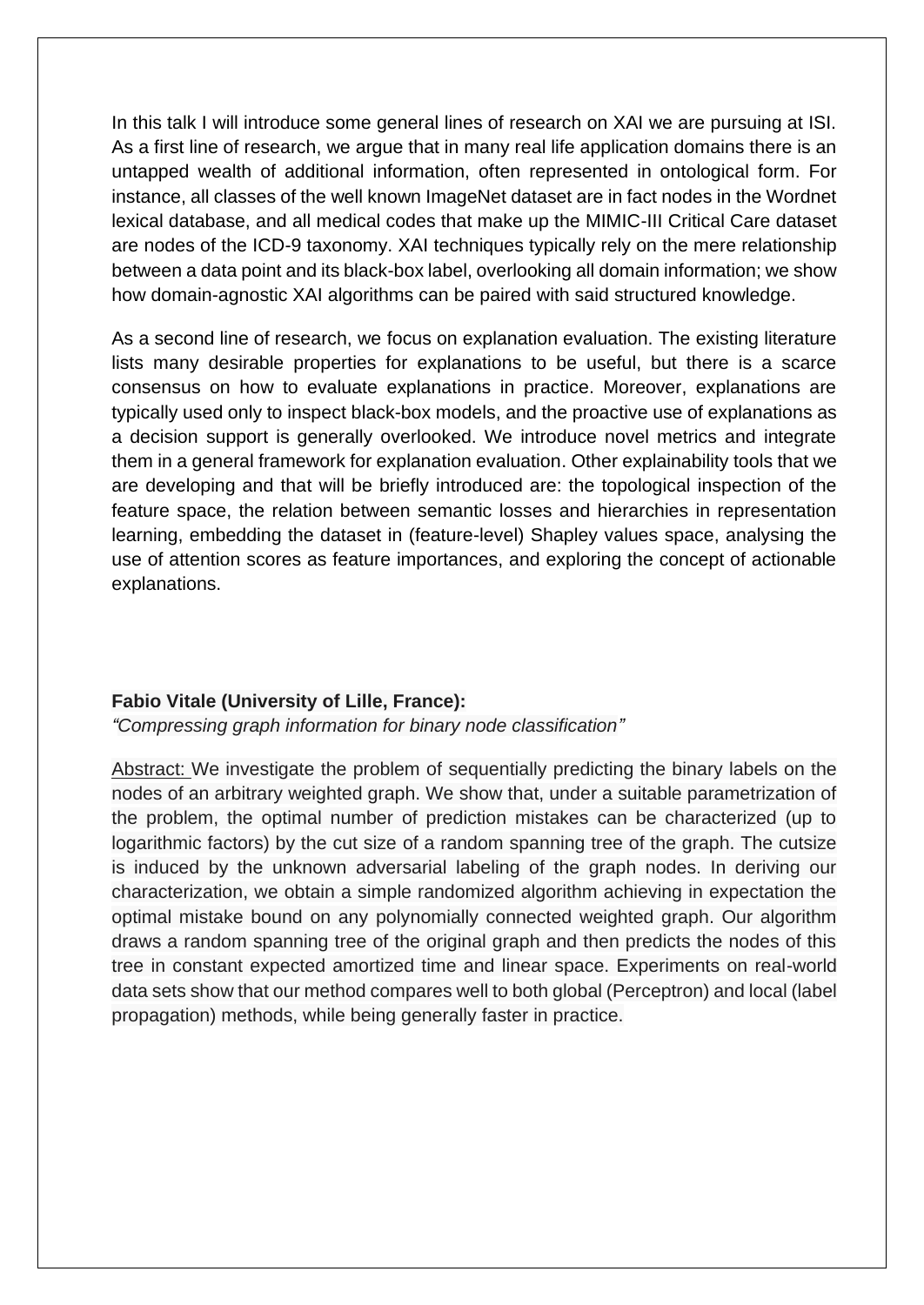#### **Tommaso Lanciano (La Sapienza University of Rome, Italy):**

*"Extracting contrast subgraphs with applications to brain networks"*

Abstract: The task of classification in ML is well-known: we are given several instances of the same phenomena but that belongs to different classes, and we want to find a way, based on a set of features of such instances, to guess which class a possible new observation belongs. Supposing we are given these instances in the shape of networks, a good research question might be the following: are we able to characterize which is the portion of network that most differs between the 2 classes? In light of these, we introduce the problem of contrast subgraph: given 2 networks that shares the same set of nodes V, we want to find a subset of V that is highly connected in the first network, and extremely sparse in the other. Obviously, the final aim is to find such subset that maximizes this difference. We show that the problem is hard and we devise an approximated algorithm. Furthermore, we find an interesting application: given the brain networks of both control and ill patients, are we able to characterize the brain region that are involved in the disease? We performed several experiments that show how contrast subgraph is an important feature in order to give a correct diagnosis in patients affected by bipolar disorder.

## **António Leitão (NOVA IMS, Portugal)**

*"Topology of spaces in learning systems"*

Abstract: Topology deals with spaces and maps between spaces, shapes and deformations. Basic equivalence relations in topology highlight robust qualitative features of a space. Crafting learning models that leverage topological invariants has yielded new insights and results, further elevating topological data analysis as an important step in machine learning.

By considering learning models as transformations acting on a given data space, topology becomes a natural lens with which to base the model's architecture on. In this talk I will expose how a neural network's architecture affects the topology of its parameter space and its representation of the data. Specifically, how one can adapt persistent homology to study the effects of a transformation on a given input space. I will also show how the topological characterization of the data might not reflect the topological characterization of a given classification problem, by focusing on the homology of the decision boundaries. I will give examples and results on how these two differ and why a clear distinction is important when tailoring effective and robust learning models.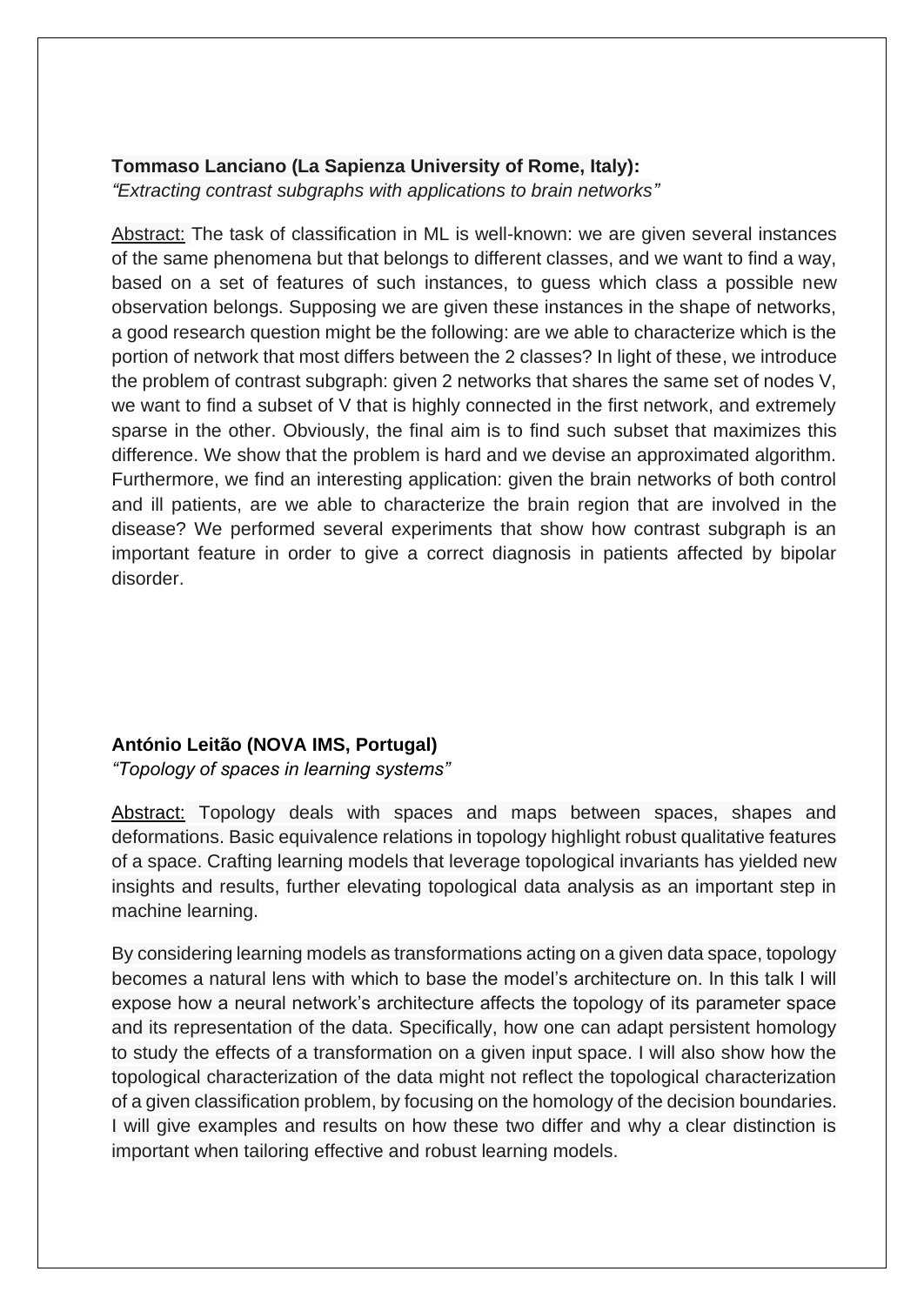#### **Corrado Monti (ISI Foundation):**

*"Inference models for opinion formation in social media"*

Abstract: Social media has significantly transformed how the general public consumes information. Despite the increasing attention received by the research community, modelling how opinions interact with social media remains an important open question. I am going to show how the design of such models can be tackled quantitatively thanks to maximum likelihood estimation on probabilistic graphical models.

The first question is about the space of opinions. We designed a model for how controversial content propagate on a social network, in which opinions live in a multidimensional, topic-based, ideological space. With a gradient-descent procedure, we can fit this model to data, turning a theoretical model for controversial content spreading into an algorithm for multi-dimensional opinion mining. In this framework we can infer people positions on different axes: economy, foreign policy, minorities, and study how different leanings relate to each other.

The second question is about how opinions evolve in time. Agent-based models are traditionally used for this aim, since they are easy to interpret, and encode sociological theories as causal mechanisms for opinion formation. However, these models do not exploit the widespread availability of social traces online. We show how by casting a traditional ABM as a problem of assigning signs on the edges of a temporal graph, we can perform inference and recover a likely latent opinion trajectory. This framework can then be used to analyze the evolution in time of internet communities, quantifying phenomena such as polarization and normalization.

#### **Maddalena Torricelli (University of Bologna & ISI Foundation, Italy):**

*"weg2vec: Event embedding for temporal networks"*

Abstract: Network embedding techniques are powerful to capture structural regularities in networks and to identify similarities between their local fabrics. However, conventional network embedding models are developed for static structures, commonly consider nodes only and they are seriously challenged when the network is varying in time. Temporal networks may provide an advantage in the description of real systems, but they code more complex information, which could be effectively represented only by a handful of methods so far. Here, we propose a new method of event embedding of temporal networks, called weg2vec,which builds on temporal and structural similarities of events to learn a low dimensional representation of a temporal network. This projection successfully captures latent structures and similarities between events involving different nodes at different times and provides ways to predict the final outcome of spreading processes unfolding on the temporal structure.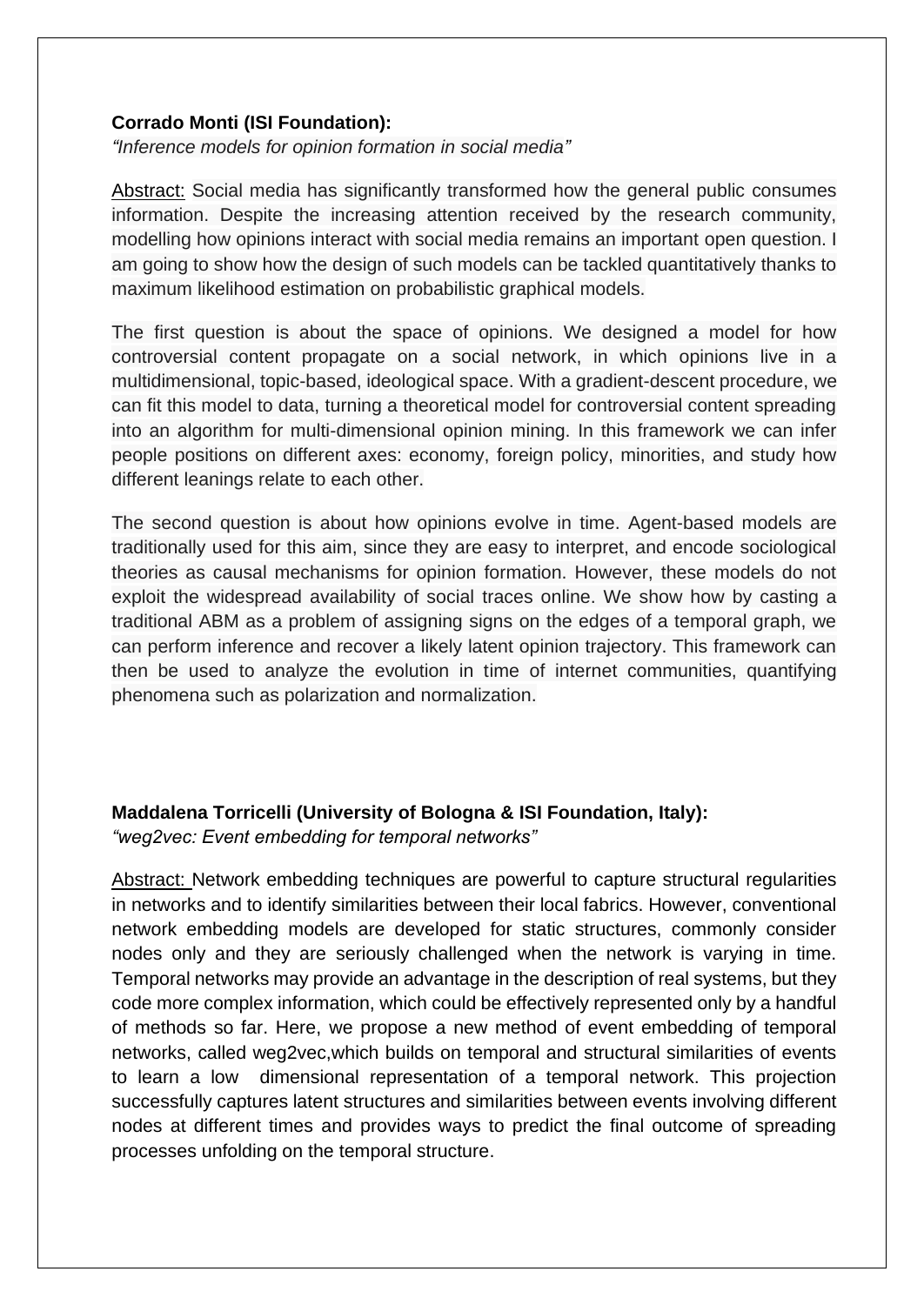#### **Simone Piaggesi (University of Bologna & ISI Foundation, Italy):**

*"Temporal Network Embedding as Implicit Tensor Factorization"*

Abstract: Representation learning models for networks are proven to be a successful family of techniques that project nodes of static graphs into feature spaces that can be exploited by other machine learning algorithms. But many real-world networks are inherently dynamic, with interactions among nodes changing over time. Moreover, existing representation learning techniques that aggregate temporal networks into static representations and do not explicitly take time into account are not able to discern structure and dynamics.

We build upon the idea that the skip-gram embedding approach implicitly performs a matrix factorization, and we extend it to perform an implicit tensor factorization on different tensor representations of time-varying graphs. We show that our approach is able to disentangle the role of nodes and time, with a large reduction of the number of parameters needed by the model to represent the system.

#### **Giuseppe Manco (ICAR - C.N.R., Cosenza):**

*"Adversarial Games for generative modeling of Temporally-Marked Event Sequences"*

Abstract: Increasing amounts of data are becoming available in the form of "asynchronous" sequences of event records, associated each with a content and a temporal mark, e.g. sequences of activities on social media, clickstream data, user interaction logs, point-of-interest trajectories, business process logs, application logs and IoT logs, to name a few. Such a kind of data are more general than classic time series, as the lapse of time between consecutive events in a sequence may be an arbitrary continuous value. Usually, events in the same sequence exhibit hidden correlations (e.g., an event can cause or prevent the occurrence of certain kinds of events in the future). Generative models constitute a powerful and versatile means for analysing such data (e.g., by supporting variegate key tasks, such as data completion, data denoising, simulation analyses), as well as for enabling the very generation of new data instances (e.g., for preventing information leakage). In particular, if devised in a conditional fashion, these models can be exploited to predict which events will happen in the remainder of a given (unfinished) sequence and when, based on the sequence's history. Different kinds of neural generative models have been used in the last years for analysing sequence data, which range from Recurrent Neural Networks (RNNs), to Selfattention models, to more sophisticated frameworks like Variational Auto-encoders (VAEs) and Generative Adversarial Networks (GANs). In particular, basic GAN frameworks implement a sort min-max game, where a "discriminator" sub-net is trained to distinguish real data instances from those produced by a "generator" sub-net, which is trained instead to fool the former sub-net.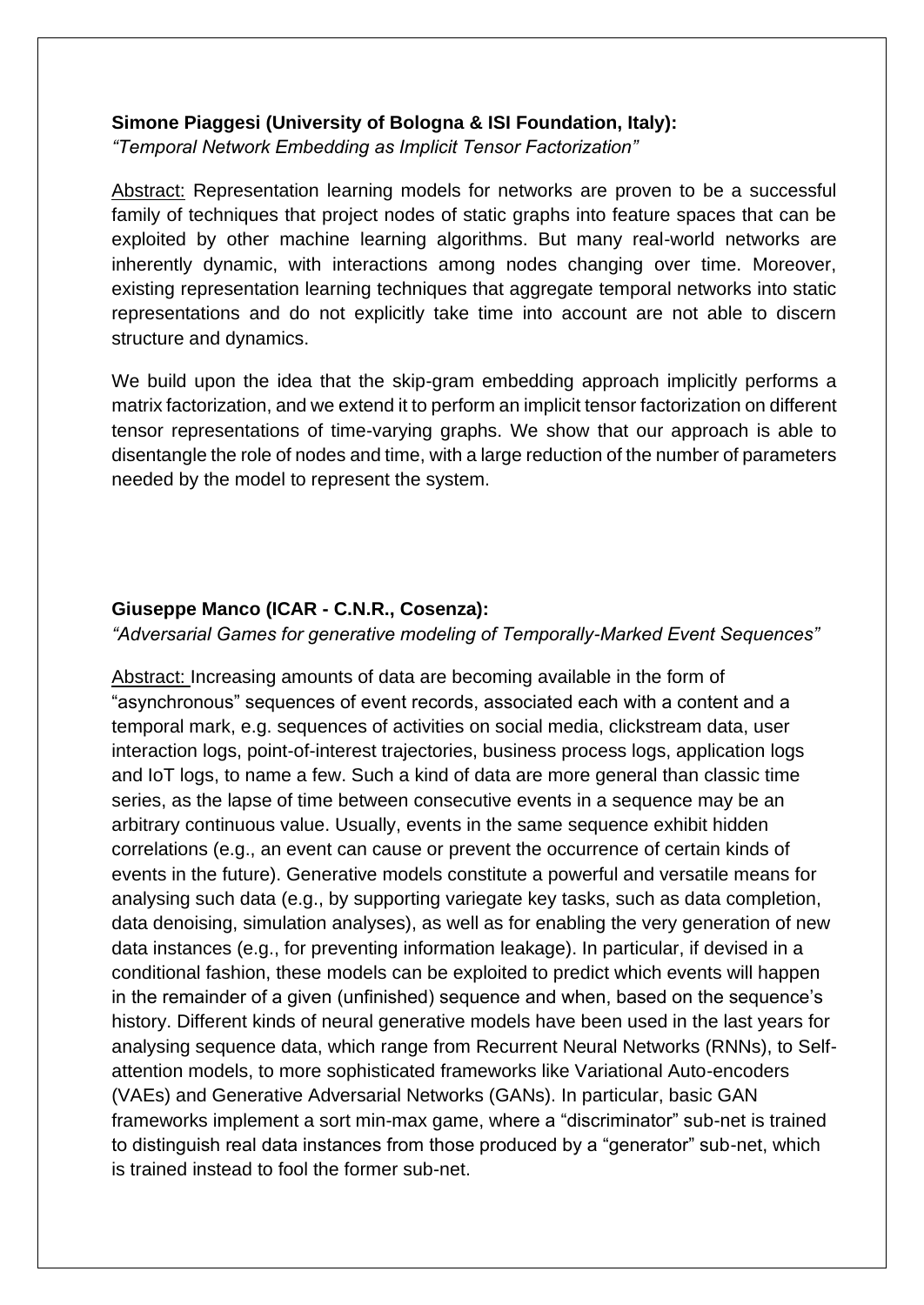In principle, GANs could yield models that are more general (owing to the GANs' capability to learn implicit data distributions) and more robust to "exposure bias" issues (i.e., to the risk of accumulating errors at inference time). However, they are notoriously difficult to train and tune optimally —in particular, they may converge slowly, and eventually reach an equilibrium that does not ensure a good enough generator (e.g., the latter may suffer from severe mode collapse issues). Moreover, the discrete nature of temporally-marked event sequences calls for extending traditional GAN schemes, as to prevent the problem of breaking the differentiability of the discriminators output w.r.t. the generators parameters. The purpose of this talk is to review the recent contributions of the state of the art in the fields and to illustrate a proposal which combines generative modeling of events and discriminative capabilities in detecting event occurrences and yet it's capable of overcoming the current limitations.

#### **David García-Soriano (ISI Foundation, Italy):**

*"Fair-by-design matching"*

Abstract: Matching algorithms are used routinely to match donors to recipients for solid organs transplantation, for the assignment of medical residents to hospitals, record linkage in databases, scheduling jobs on machines, network switching, online advertising, and image recognition, among others. Although many optimal solutions may exist to a given matching problem, when the elements that shall or not be included in a solution correspond to individuals, it becomes of paramount importance that the solution be selected fairly. Given that many maximum matchings may exist, each one satisfying a different set of individuals, the only way to guarantee fairness is through randomization. Hence we introduce the distributional maxmin fairness framework which provides, for any given input instance, the strongest guarantee possible simultaneously for all individuals in terms of satisfaction probability (the probability of being matched in the solution). Specifically, a probability distribution over feasible solutions is maxmin-fair if it is not possible to improve the satisfaction probability of any individual without decreasing it for some other individual which is no better off. Our main contribution is a polynomial-time algorithm building on techniques from minimum cuts, and edge-coloring algorithms for regular bipartite graphs, and transversal theory. In the special case of bipartite matching, our algorithm runs in  $O((|V|^2 + |E||V|^2/3) \cdot (log |V|)^2)$  expected time. An experimental evaluation of our fair-matching algorithm shows its ability to scale to graphs with tens of millions of vertices and hundreds of millions of edges, taking only a few minutes on a simple architecture. Our analysis confirms that our method provides stronger satisfaction probability guarantees than non-trivial baselines. Joint work with Francesco Bonchi.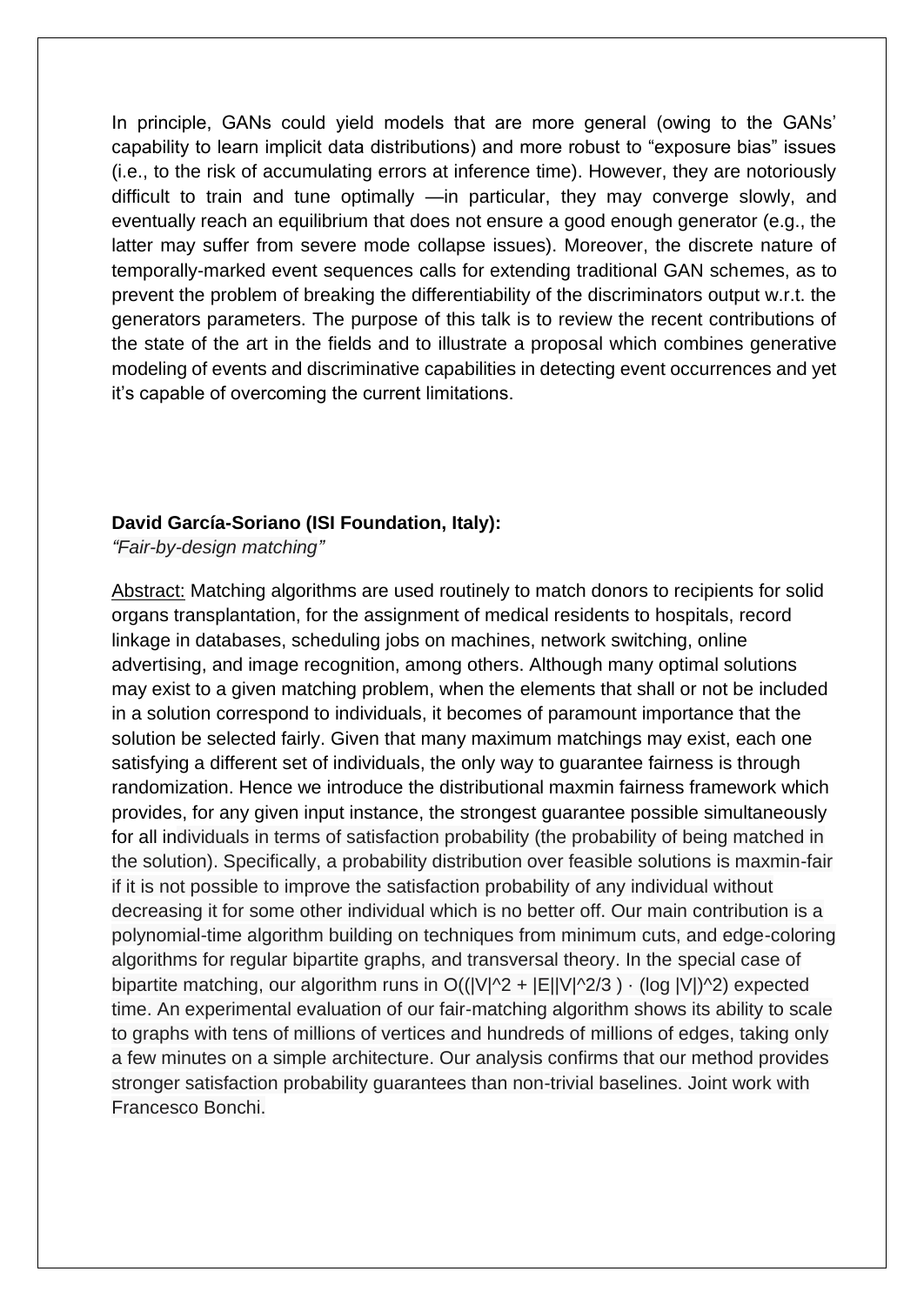#### **Yllka Velaj (ISI Foundation, Italy):**

*"Approximate Pricing in Networks: How to Boost the Betweenness and Revenue of a Node"*

Abstract: We introduce and study two new pricing problems in networks: Suppose we are given a directed graph  $G = (V, E)$  with non-negative edge costs, k commodities (si, ti, wi) in [k] and a designated node u in V. Each commodity i is represented by a source-target pair (si,ti) and a demand wi>0, specifying that wi units of flow are sent from si to ti along shortest si,ti-paths (with respect to the cost of the edges). The demand of each commodity is split evenly over all shortest paths. Assume we can change the edge costs of some of the outgoing edges of u, while the costs of all other edges remain fixed; we also say that we price (or tax) the edges of u. We study the problem of pricing the edges of u with respect to the following two natural objectives: (i)max-flow: maximize the total flow passing through u, and (ii)max-revenue: maximize the total revenue (flow times tax) through u. Both variants have various applications in practice. For example, the max flow objective is equivalent to maximizing the betweenness centrality of u,which is one of the most popular measures for the influence of a node in a (social) network. We prove that (except for some special cases) both problems are NP-hard and inapproximable in general and therefore resort to approximation algorithms. We derive approximation algorithms for both variants and show that the derived approximation guarantees are best possible.

## **Francesco Bonchi (ISI Foundation, Italy):**

*"Distance-based community search"*

Abstract: Suppose we have identified a set of subjects in a terrorist network suspected of organizing an attack. Which other subjects, likely to be involved, should we keep under control? Similarly, given a set of patients infected with a viral disease, which other people should we monitor? Given a set of proteins of interest, which other proteins participate in pathways with them? Each of these questions can be modeled as a graphquery problem: given a graph  $G = (V,E)$  and a set of query vertices Q, find a subgraph H of G which "explains" the connections existing among the nodes in Q, hat is to say that H must be connected and contain all query vertices in Q.

We start by providing a brief survey of various measures and methods defined for this network problem, then we turn our attention to the problem of finding a "minimum Wiener connector", i.e., the subgraph of G that connects all query vertices and that minimizes the sum of all pairwise shortest-path distances between its vertices (Wiener Index). We show that the minimum Wiener connector is smaller and denser than other methods in the literature, and it contains highly central nodes.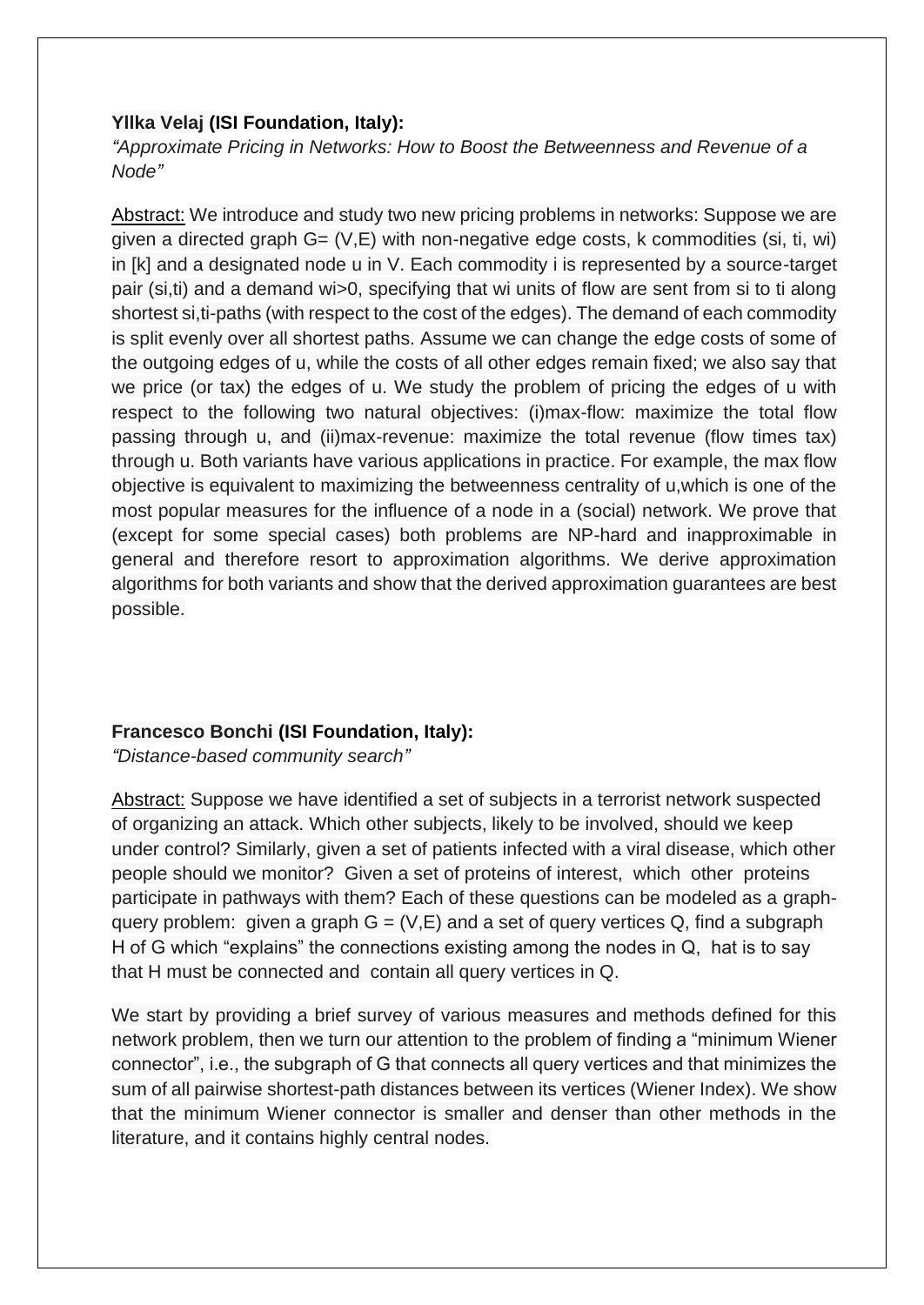In the second part of the talk, we relax the constraint of connecting all the query vertices. Relaxing the connectedness requirement allows the connector to detect multiple communities and to be tolerant to outliers. We achieve this by introducing the new measure of network inefficiency and by instantiating our search for a selective connector as the problem of finding the minimum inefficiency subgraph. We show that our problem is hard and devise efficient algorithms to approximate it. By means of several case studies in a variety of application domains (such as human brain, cancer, and food networks), we show that our minimum inefficiency subgraph produces high-quality solutions, exhibiting all the desired behaviors of a selective connector. Finally, we extend the present notions to the case of temporal dynamic networks showing how our tools can be used to track a community of interest adaptively in time.

#### **Cigdem Aslay (Aalto University, Finland):**

*"Discovering Interesting Cycles in Directed Graphs"*

Abstract: Cycles in graphs often signify interesting processes. For example, cyclic trading patterns can indicate inefficiencies or economic dependencies in trade networks and cycles in food webs can identify fragile dependencies in ecosystems. Identifying such interesting cycles, which can also be constrained to contain a given set of query nodes, although not extensively studied, is a problem of considerable importance.

In this talk, I will introduce our recent result on the problem of discovering interesting cycles in graphs. We first address the problem of quantifying the extent to which a given cycle is interesting for a particular analyst. We then show that finding cycles according to this interestingness measure is related to the longest cycle and maximum mean-weight cycle problems (in the unconstrained setting) and to the maximum Steiner cycle and maximum mean Steiner cycle problems (in the constrained setting). We show that the problems of finding the most interesting cycle and Steiner cycle are both NP-hard, and are NP-hard to approximate within a constant factor in the unconstrained setting, and within a factor polynomial in the input size for the constrained setting. We also show that the latter inapproximability result implies a similar result for the maximum Steiner cycle and maximum mean Steiner cycle problems. Motivated by these hardness results, we propose a number of efficient heuristic algorithms. We verify the effectiveness of proposed methods and demonstrate their practical utility on two real-world use cases: a food web and an international trade-network dataset.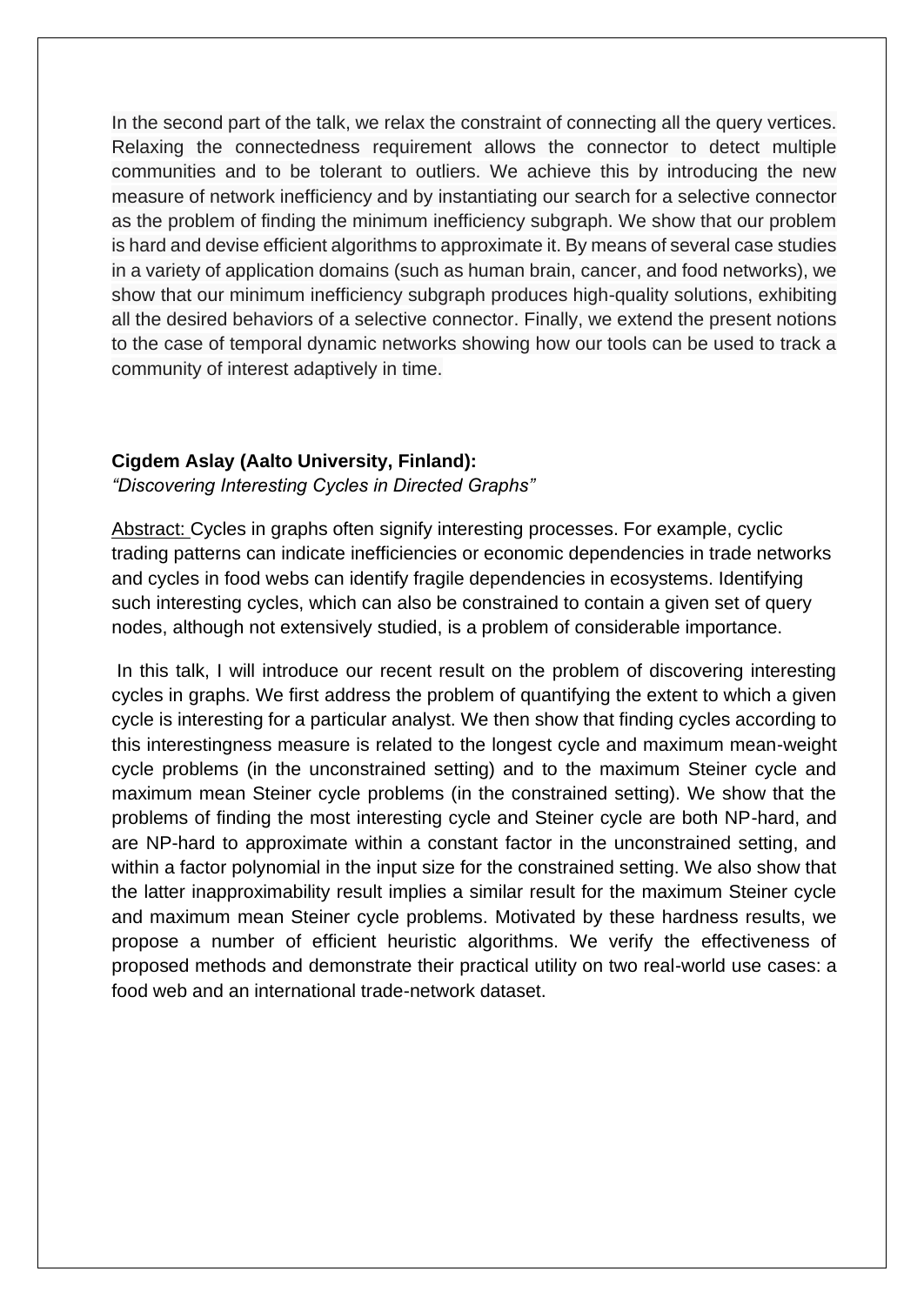#### **Gianmarco De Francisci Morales (ISI Foundation):**

*"Quantifying Uncertainty in Online Regression Forests"*

Abstract: Accurately quantifying uncertainty in predictions is essential for the deployment of machine learning algorithms in critical applications where mistakes are costly. Most approaches to quantifying prediction uncertainty have focused on settings where the data is static, or bounded. Here, we investigate methods that quantify the prediction uncertainty in a streaming setting, where the data is potentially unbounded.

We propose two meta-algorithms that produce prediction intervals for online regression forests of arbitrary tree models; one based on conformal prediction theory, and the other based on quantile regression. We show that the approaches are able to maintain specified error rates, with constant computational cost per example and bounded memory usage.

## **Xiangyu KE (Nanyang Technological University, Singapore):**

*"Reliability Query on Uncertain Graphs: Algorithms and Applications"*

Abstract: Uncertain, or probabilistic, graphs have been increasingly used to represent noisy linked data in many emerging applications, and have recently attracted the attention of the data management research community. A fundamental problem on uncertain graphs is the s-t reliability, which measures the probability that a target node t is reachable from a source node s in an uncertain graph. In this talk, I will first introduce the state-ofthe-art algorithms for estimating s-t reliability on uncertain graphs. We conducted throughout experimental analyses for these algorithms, summarized their trade-offs, and provided guidance for future researchers and practitioners. In the second part of this talk, I will present two novel problems relevant to the reliability on uncertain graphs, including budgeted reliability maximization on uncertain graphs and jointly finding influential users and topics for social advertising. We designed efficient and scalable algorithms for each of them, and provided rich real-world case studies to demonstrate their effectiveness.